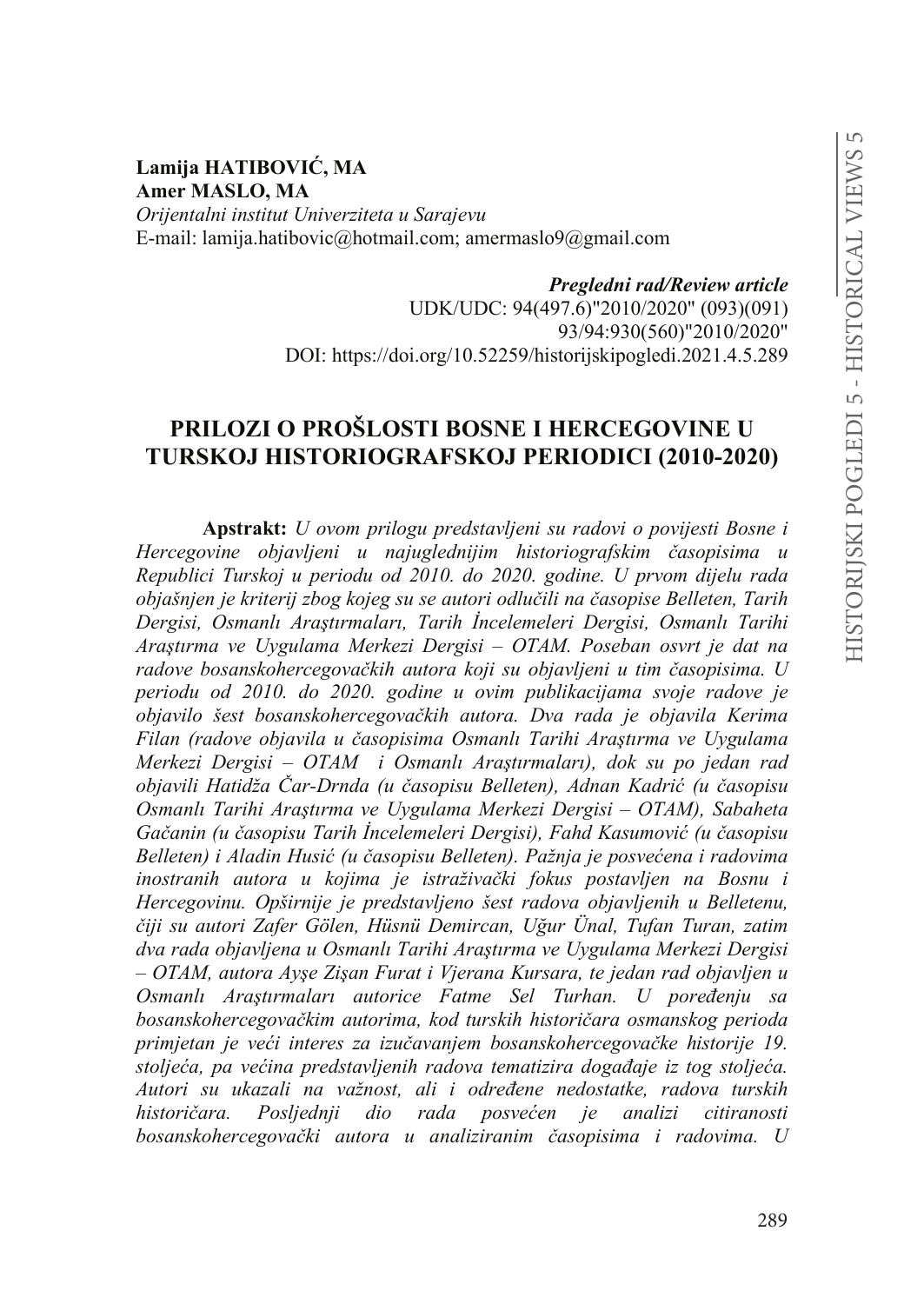radovima turskih i drugih istraživača rijetko se citiraju radovi na jezicima, veći citiranih južnoslavenskim  $d$ o $k$ je broi radova bosanskohercegovačkih autora koji su svoje radove objavljivali na turskom ili engleskom jeziku. Među citiranim autorima pronalazimo, između ostalih, Ahmeda Aličića, Hamdiju Kreševljakovića, Hatidžu Čar-Drnda, Smaila Čekića. Fikreta Karčića, Avdu Sućesku, Nedima Filipovića i Hazima Šabanovića. U radu su spomenuti i In Memoriam povodom smrti Ahmeda Aličića objavljen u 37. broju časopisa Osmanlı Tarihi Arastırma ve Uygulama Merkezi Dergisi (OTAM), te nekoliko prikaza knjiga koje su priredili ili napisali bosanskoercegovački autori. Kao prilog radu ponuđena je selektivna bibliografija radova, podijeljena na dva dijela. U prvom dijelu navedeni su radovi koji se u cjelosti ili većim dijelom odnose na prošlost Bosne i Hercegovine. Riječ je o 15 radova autora iz Bosne i Hercegovine, Turske i Hrvatske, te jednom In Memoriamu, o kojima je opširnije pisano u glavnom dijelu teksta. U drugom dijelu selektivne bibliografije pobrojana su 24 rada čiji se sadržaj djelomično odnosi na bosanskohercegovačku historiju. Među autorima tih radova nalaze se historičari sa svjetskom reputacijom poput Linde T. Darling i Feridun Emecena, ali i autori iz susjednih zemalja Dragana Amedoski i Marijan Premović.

Ključne riječi: Historiografija, Bosna i Hercegovina, Turska, Osmansko Carstvo, Belleten, Tarih Dergisi, Osmanlı Arastırmaları, Tarih Incelemeleri Dergisi, Osmanlı Tarihi Arastırma ve Uvgulama Merkezi Dergisi  $- O T A M$ .

## **CONTRIBUTIONS ABOUT THE PAST OF BOSNIA AND** HERZEGOVINA IN TURKISH HISTORIOGRAPHIC PERIODICS  $(2010 - 2020)$

**Abstract:** This article presents papers on the history of Bosnia and Herzegovina published in the most prestigious historiographical journals in the Republic of Turkey in the period from 2010 to 2020. The first part of the paper explains the criteria for which the authors decided on the journals Belleten, Tarih Dergisi, Osmanlı Araştırmaları, Tarih İncelemeleri Dergisi, Osmanlı Tarihi Araştırma ve Uygulama Merkezi Dergisi - OTAM. Special attention is given to the works of Bosnian authors published in these journals. In the period from 2010 to 2020, six Bosnian authors published their works in these publications. Two papers were published by Kerima Filan (papers published in Osmanlı Tarihi Araştırma ve Uygulama Merkezi Dergisi - OTAM and Osmanlı Araştırmaları), while one paper was published by Hatidža Čar-Drnda (in Belleten journal) and Adnan Ararić (in Tarr journal Osmans Uygulama Merkezi Dergisi - OTAM), Sabaheta Gačanin (in Tarih İncelemeleri Dergisi),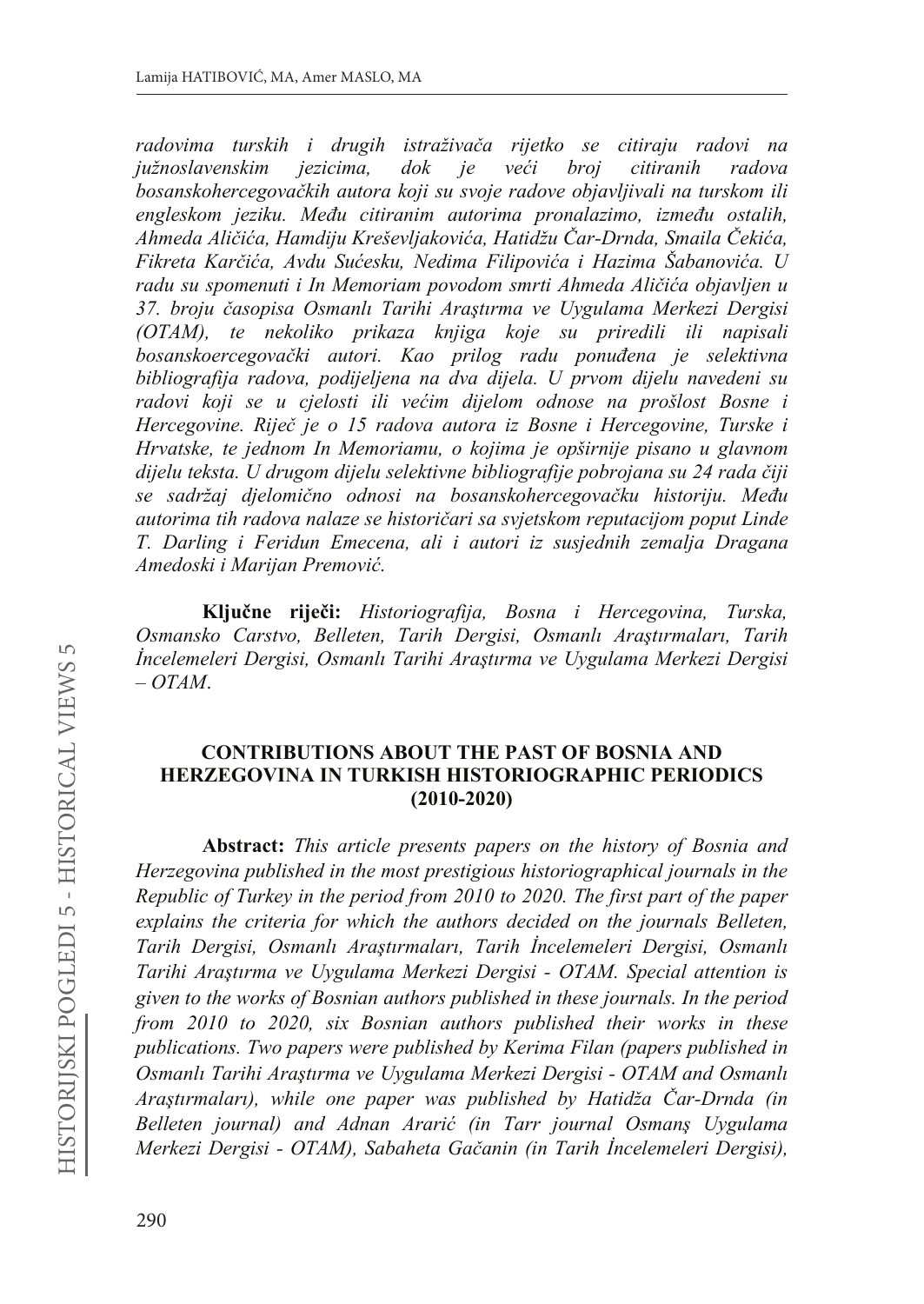*Fahd Kasumović (in Belleten jounal) and Aladin Husić (in Belleten journal). Attention is also paid to the works of foreign authors in which the research focus is on Bosnia and Herzegovina. Six papers published in the Bulletin are*  presented in more detail, by Zafer Gölen, Hüsnü Demircan, Uğur Ünal, Tufan *Turan, then two papers published in Osmanlı Tarihi Araştırma ve Uygulama Merkezi Dergisi - OTAM, by Aysa Zisan Furat and Kurana published in <u>Osmanlı Arastırmaları by Fatma Sel Turhan. Compared to Bosnian authors,</u> Turkish historians of the Ottoman period have a greater interest in studying the history of Bosnia and Herzegovina in the 19th century, so most of the presented works deal with the events of that century. The authors pointed out the importance, but also certain shortcomings, of the works of Turkish historians. The last part of the paper is dedicated to the analysis of citations of Bosnian authors in the analyzed journals and papers. Papers in Turkish and other researchers rarely cite papers in South Slavic languages, while a large number of cited papers are by Bosnian authors who have published their papers in Turkish or English. Among the cited authors we find, among others, Ahmed \$OLþLü+DPGLMD.UHãHYOMDNRYLü+DWLGåDýDU-'UQG6PDLOýHNLü)LNUHW.DUþLü* Avdo Sućeska, Nedim Filipović and Hazim Šabanović. The paper also mentions In Memoriam on the occasion of the death of Ahmed Aličić, published in the *37th issue of the journal Osmanlı Tarihi Araştırma ve Uygulama Merkezi Dergisi (OTAM), and several reviews of books prepared or written by Bosnian authors. A selective bibliography of papers, divided into two parts, was offered as a contribution to the paper. The first part lists the works that relate in whole or in part to the past of Bosnia and Herzegovina. These are 15 works by authors from Bosnia and Herzegovina, Turkey and Croatia, and one In Memoriam, which is written in more detail in the main part of the text. The second part of the selective bibliography lists 24 works whose content is partly related to the history of Bosnia and Herzegovina. Among the authors of these works are world-renowned historians such as Linda T. Darling and Feridun Emecena, but also authors from neighboring countries Dragana Amedoski and Marijan Premović.* 

**Key words:** *Historiography, Bosnia and Herzegovina, Turkey, Ottoman Empire, Belleten, Tarih Dergisi, Osmanlı Araştırmaları, Tarih øQFHOHPHOHUL'HUJLVL2VPDQOÕ7DULKL\$UDúWÕUPDYHUygulama Merkezi Dergisi - OTAM.*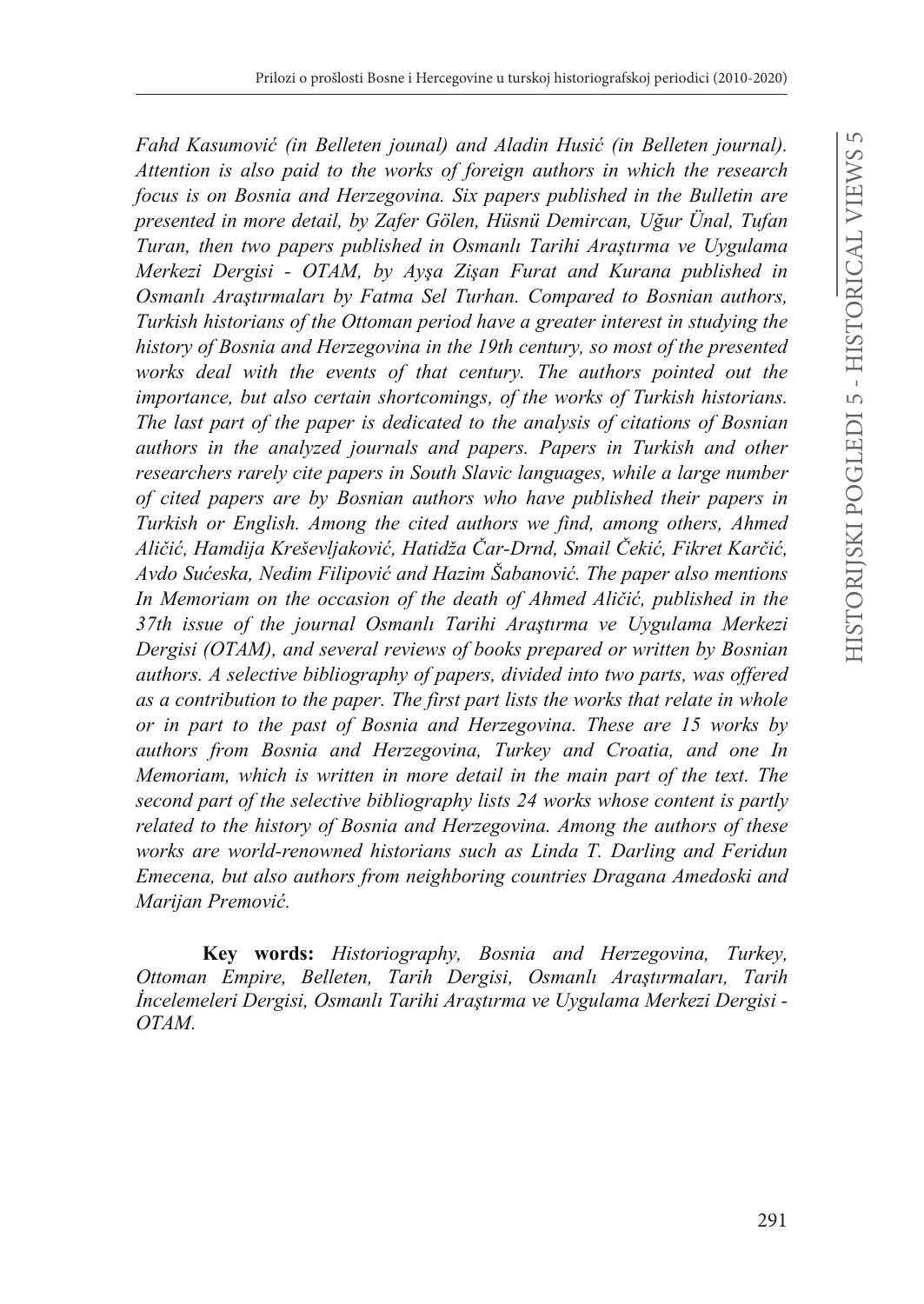## Uvod

U Republici Turskoj trenutno izlazi na desetine naučnih časopisa posvećenih izučavanju historije Turske i Osmanskog Carstva, a posljednjih godina vidlijva je tendencija rasta kada je riječ o objavljivanju publikacija sličnog profila u ovoj državi. Glavni cilj rada je predstaviti tekstove objavljene u periodu od 2010. do 2020. godine u nekoliko najrenomiranijih turskih historiografskih časopisa, a čiji se sadržaj tematski odnosi na prošlost prostora Bosne i Hercegovine.

Prilikom pripreme ovog rada pregledan je veći broj časopisa, te je izvršena selekcija u kojoj su se autori odlučili na pet časopisa koji spadaju među najuglednije turske naučne časopise, a kao parametri pri odabiru uzeti su tradicija časopisa, imena istraživača koji su u prošlosti objavljivali u tim časopisima, citiranost radova iz tih časopisa, te baze u kojima su časopisi indeksirani. Ovom prilikom predstavljeni su prilozi o prošlosti Bosne i Hercegovine objavljeni u spomenutom vremenskom periodu u sljedećim periodičnim historiografskim publikacijama:

- $\overline{\phantom{a}}$ Belleten (Izdavač: Türk Tarih Kurumu, Prva godina izdanja: 1937, Broj objavljenih časopisa zaključno s 2020. godinom: 301),
- Tarih Dergisi (İstanbul Üniversitesi, 1949, 72),
- Osmanlı Arastırmaları (İstanbul 29 Mayıs Üniversitesi, 1980, 56),
- Tarih İncelemeleri Dergisi (Ege Üniversitesi, 1983, 54),
- Osmanlı Tarihi Araştırma ve Uygulama Merkezi Dergisi OTAM (The Center for Ottoman Studies Ankara University, 1990, 43).

## Bosanskohercegovački autori i njihovi radovi

Broj osmanista, historičara, turkologa, arabista i iranista iz Bosne i Hercegovine koji su objavljivali svoje radove u periodu od 2010. do 2020. godine u gore navedenim časopisima nije veliki. Objavljena su dva rada Kerime Filan, profesorice na Odsjeku za orijentalnu filologiju Filozofskog fakulteta Univerziteta u Sarajevu (UNSA), dok je objavljen i po jedan rad rahmetli Hatidže Čar-Drnda (bivša uposlenica Orijentalnog instituta UNSA), Adnana Kadrića (Orijentalni institut UNSA), Sabahete Gačanin (Orijentalni institut UNSA), Fahda Kasumovića (Odsjek za historiju Filozofskog fakulteta UNSA) i Aladina Husića (Orijentalni institut UNSA). Rad Hatidže Čar-Drnda je objavljen na turskom jeziku, dok su ostali radovi objavljeni na engleskom ieziku.

U okviru 33. broja časopisa Osmanlı Tarihi Araştırma ve Uygulama Merkezi Dergisi – OTAM, 2013. godine objavljen je rad turkologinje Kerime Filan "Religious Puritans in Sarajevo in the 18th century" u kojem je autorica na osnovu bilješki iz medžmue Mula Mustafe Bašeskije pisala, između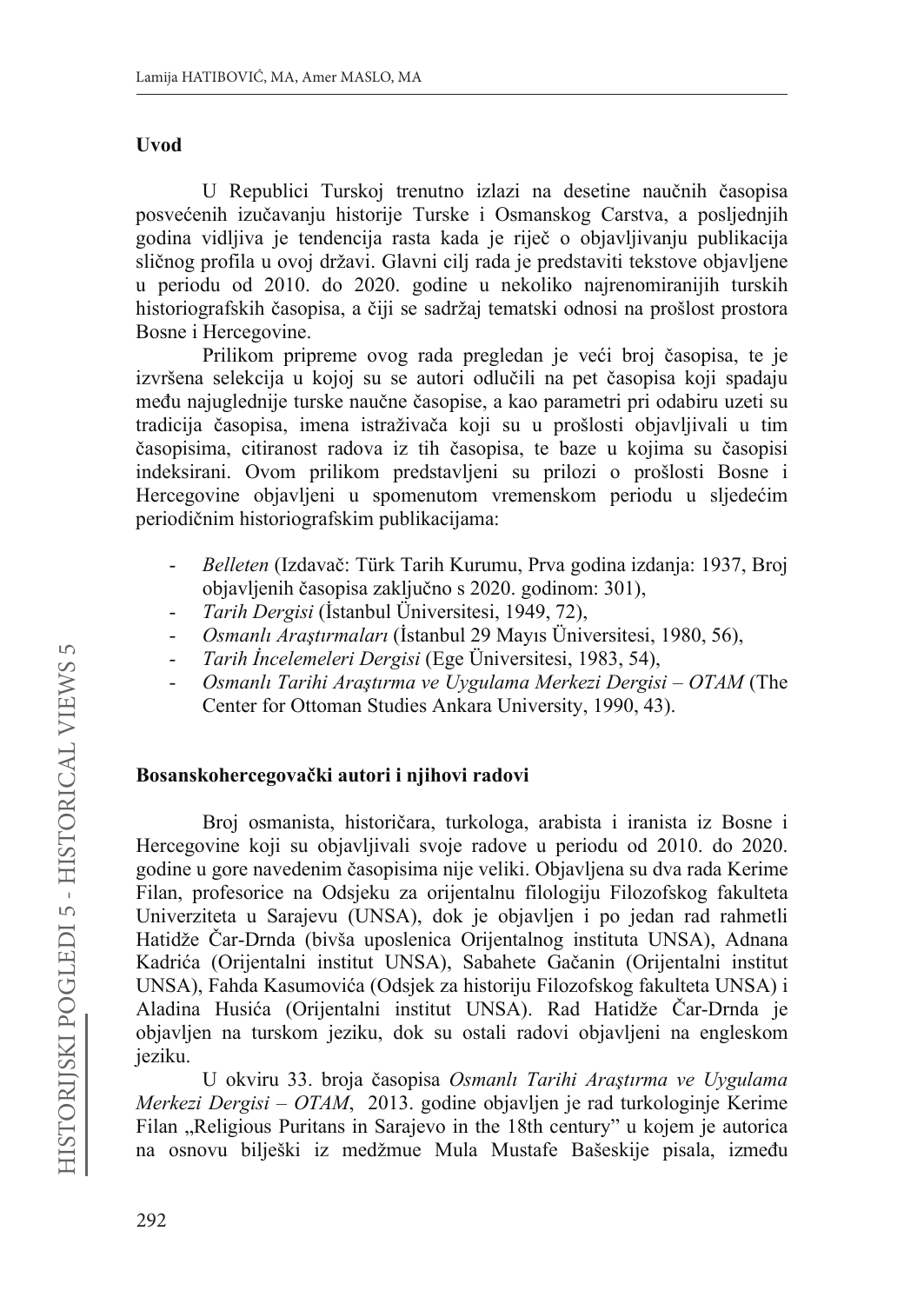ostaloga, o prisustvu *muteasiba* (vierskih zaneseniaka) u Sarajevu, nijhovom utjecaju na svakodnevni život, te sukobima u koje su ulazili.<sup>1</sup> Dvije godine kasnije, u 45. broju časopisa Osmanlı Arastırmaları objavljen je još jedan rad Kerime Filan "Dictionary in Verse: A Poetic and Lexicographic Work" u kojem je autorica istraživala poetske i leksikografske karakteristike rječnika Muhameda Hevaija Uskufija.<sup>2</sup>

Među radovima 269. broja časopisa Belleten, objavljenog 2010. godine, našao se i rad jedne od najistaknutijih bosanskohercegovačkih osmanistkinja, Hatidže Čar-Drnda.<sup>3</sup> Rad je objavljen na turskom jeziku pod naslovom "Pljevlja'da (Taşluca) Nüfusun Yapısı -15. Yüzyılın İkinci Yarısı ve 16. Yüzyıl", a u njemu se autorica osvrnula na razvoj Pljevalja (Taslidže), te na demografsku strukturu tog mjesta u drugoj polovini 15. stoljeća i u 16. stolieću.<sup>4</sup>

Povijest Jevreja u osmanskoj Bosni zauzima centralno mjesto u radovima "Jews in the state agencies and offices of the Bosnian Vilayat from 1868 to 1878 (a framework of understanding issues of Minorities in the Ottoman Empire in the second half of the 19th century)" i "Jews of Sarajevo and Their Place in the Ottoman Society of Bosnia". Autor prvonavedenog rada, objavljenog u 33. broju časopisa Osmanlı Tarihi Araştırma ve Uygulama Merkezi Dergisi - OTAM, je turkolog Adnan Kadrić. Cilj autora je bio da ponudi opći okvir za razumijevanje pitanja manjina u kasnoosmanskoj Bosni. Kadrić je tako čitateljima, na osnovu novina koje su izlazile u zadnjoj deceniji osmanske uprave u Bosni, predstavio informacije o prisutnosti Jevreja u osmanskoj administraciji u Bosanskom vilajetu.<sup>5</sup> Drugonavedeni rad je napisao Aladin Husić, a objavljen je u 301. broju časopisa Belleten. Autor u tom radu pravi kratak osvrt na mjesto i ulogu koju su imali Jevreji u Sarajevu od sredine 16. do 19. stolieća. $6$ 

Jedini bosanskohercegovački autor koji je u posljednjih deset godina objavio rad u časopisu Tarih Incelemeleri Dergisi je iranistkinja Sabaheta Gačanin. Rad nosi naslov "Persian Language as Vehicle of Islamic Cultural

<sup>&</sup>lt;sup>1</sup> Kerima Filan, Religious Puritans in Sarajevo in the 18th century, *Osmanlı Tarihi Araştırma ve* Uygulama Merkezi Dergisi (OTAM), 33, Ankara 2013, 43-62.

<sup>&</sup>lt;sup>2</sup> Kerima Filan, Dictionary in Verse: A Poetic and Lexicographic Work, Osmanlı Arastırmaları, 45/45, İstanbul 2015, 185-207.

<sup>&</sup>lt;sup>3</sup> Hatidža Čar-Drnda je preminula 2014. godine. Svoju naučnu karijeru gradila je u Orijentalnom institutu, a njen naučni doprinos čini je jednom od najznačajnijih bosanskohercegovačkih osmanistkinja. Vidjeti: Sabaheta Gačanin, Hatidža Čar-Drnda (1947-2014), Prilozi za orijentalnu *filologiju*, 64/2014, Sarajevo 2015, 33-35.

<sup>&</sup>lt;sup>4</sup> Hatidža Čar-Drnda, Pljevlja'da (Taşluca) Nüfusun Yapısı -15. Yüzyılın İkinci Yarısı ve 16. Yüzyıl, Belleten, 74/269, Ankara 2010, 113-126.

<sup>&</sup>lt;sup>5</sup> Adnan Kadrić, Jews in the state agencies and offices of the Bosnian Vilayat from 1868 to 1878 (a framework of understanding issues of Minorities in the Ottoman Empire in the second half of the 19th century), Osmanlı Tarihi Araştırma ve Uygulama Merkezi Dergisi (OTAM), 33, Ankara 2013.95-111.

<sup>&</sup>lt;sup>6</sup> Aladin Husić, Jews of Sarajevo and Their Place in the Ottoman Society of Bosnia, Belleten, 84/301, Ankara 2020, 1097-1114.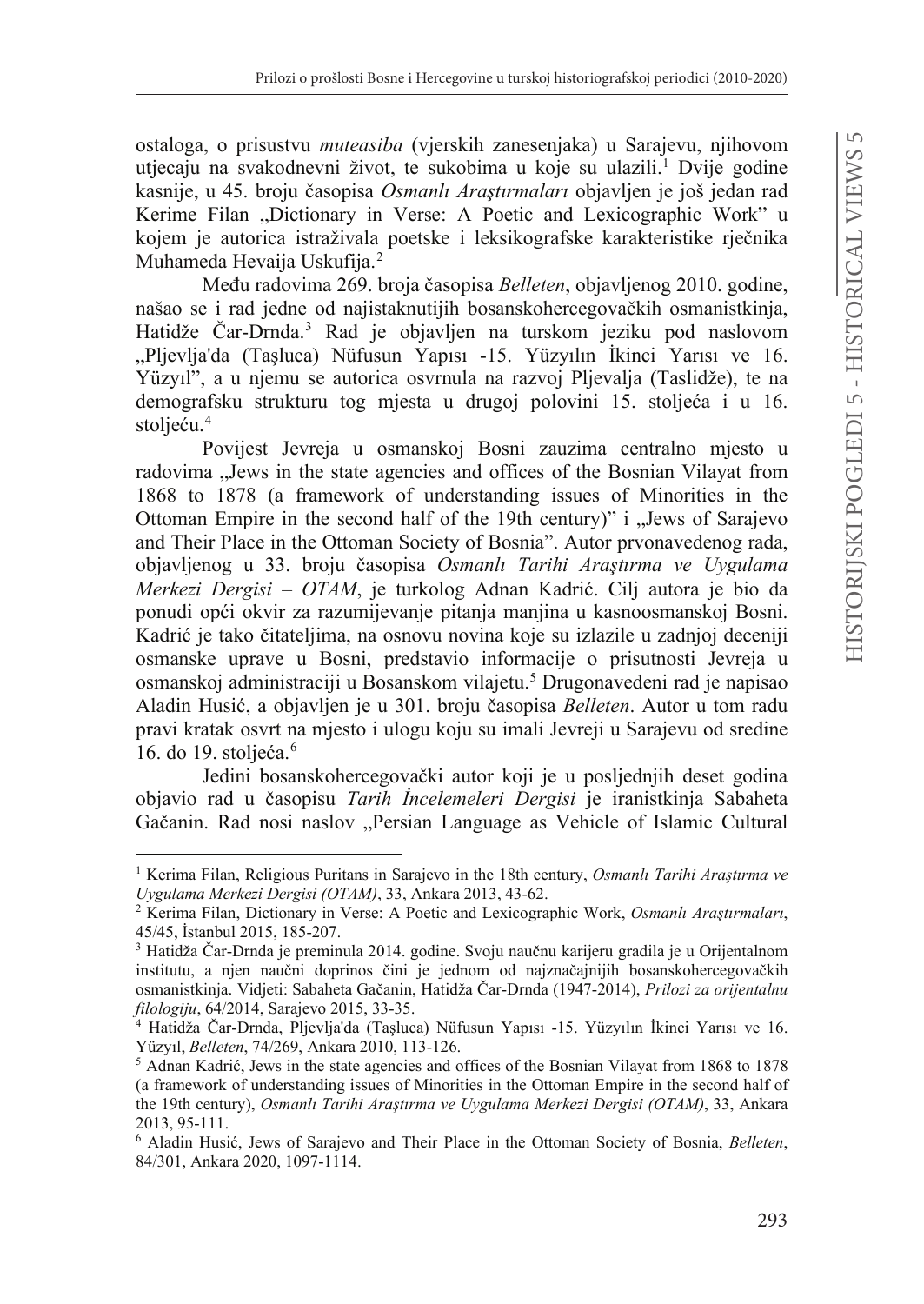Memory in Ottoman Bosnia", a autorica je u njemu nastojala da ukaže na značaj perzijskog jezika i njegov utjecaj na kulturu i književnu tradiciju u osmanskoj Bosni. Gačanin se u tom kontekstu osvrnula ne nekoliko značajnih ličnosti poput Derviš-paše Bajezidagića, Hasana Zijaije Mostarca, Ahmeda Taliba Bošnjaka, Ahmeda Hatema Akovalizadea i drugih.7

"Understanding Ottoman Heritage in Bosnia and Herzegovina: Conversions to Islam in the Records of the Sarajevo Sharia Court, 1800-1851." je naslov rada objavljenog u 288. broju *Belletena,* 2016. godine. Fahd Kasumović, autor ovog rada, na osnovu podataka iz sidžila pohranjenih u Gazi Husrev-begovoj biblioteci u Sarajevu, donio je istraživačima niz korisnih informacija o prelascima na islam u prvoj polovini 19. stoljeća pred Šerijatskim sudom u Sarajevu.<sup>8</sup>

Korisno bi bilo da u narednom periodu broj bosanskohercegovačkih istraživača osmanske povijesti koji objavljuju radove u prestižnim turskim, ali i evropskim časopisima, bude veći. Takav ishod bi imao dvojak efekt. Sa jedne strane bi moglo doći do veće citiranosti domaćih autora, dok bi to sa druge strane zasigurno bilo od pomoći istraživačima koji se ne služe južnoslavenskim jezicima, te bi upotpunilo rezultate njihovih istraživanja. Uredništva bosanskohercegovačkih historiografskih časopisa bi mogla razmotriti i mogućnost povremenog prevođenja na engleski jezik nekih od esencijalnih radova nastalih za vrijeme Jugoslavije i nakon njenog raspada, a koji se odnose na prošlost južnoslavenskih prostora pod osmanskom upravom.

#### Radovi inostranih autora o bosanskohercegovačkoj historiji

U časopisu *Belleten*, tri rada vezana za bosanskohercegovačku historiju objavio je turski historičar Zafer Gölen, jedan od najboljih poznavatelja tanzimatskog perioda. U radu "Osmanlı Yurdu Olan Bosna Hersek'te XIX. Yüzyıldaki Siyasi Olaylar" objavljenom u 270. broju ovog časopisa 2010. godine. Gölen je nastojao prikazati nerazumijevanje i sukobe na relaciji konzervtivnog muslimanskog stanovništva u Bosni i osmanske vlade, te kršćana i osmanske vlade. Gölen je iznio mišljenje prema kojem bosanski muslimani ni nakon okupacije i aneksije nisu izgubili nadu u to da će ih osmanska vlada spasiti. Iako se to nije desilo, Osmansko Carstvo, a kasnije i Turska, su rado prihvatali bosanskohercegovačke muslimane u svojoj zemlji.<sup>9</sup> U 277. broju *Belletena*, Gölen je objavio rad "Bosna Valisi Mehmed Vecihi

<sup>&</sup>lt;sup>7</sup> Sabaheta Gačanin, Persian Language as Vehicle of Islamic Cultural Memory in Ottoman Bosnia, *Tarih İncelemeleri Dergisi*, 31/1, İzmir 2016, 167-175.

<sup>&</sup>lt;sup>8</sup> Fahd Kasumović, Understanding Ottoman Heritage in Bosnia and Herzegovina: Conversions to Islam in the Records of the Sarajevo Sharia Court, 1800-1851, *Belleten*, 80/288, Ankara 2016, 507-530.

<sup>&</sup>lt;sup>9</sup> Zafer Gölen, Osmanlı Yurdu Olan Bosna Hersek'te XIX. Yüzyıldaki Siyasi Olaylar, Belleten, 74/270, Ankara 2010, 421-476.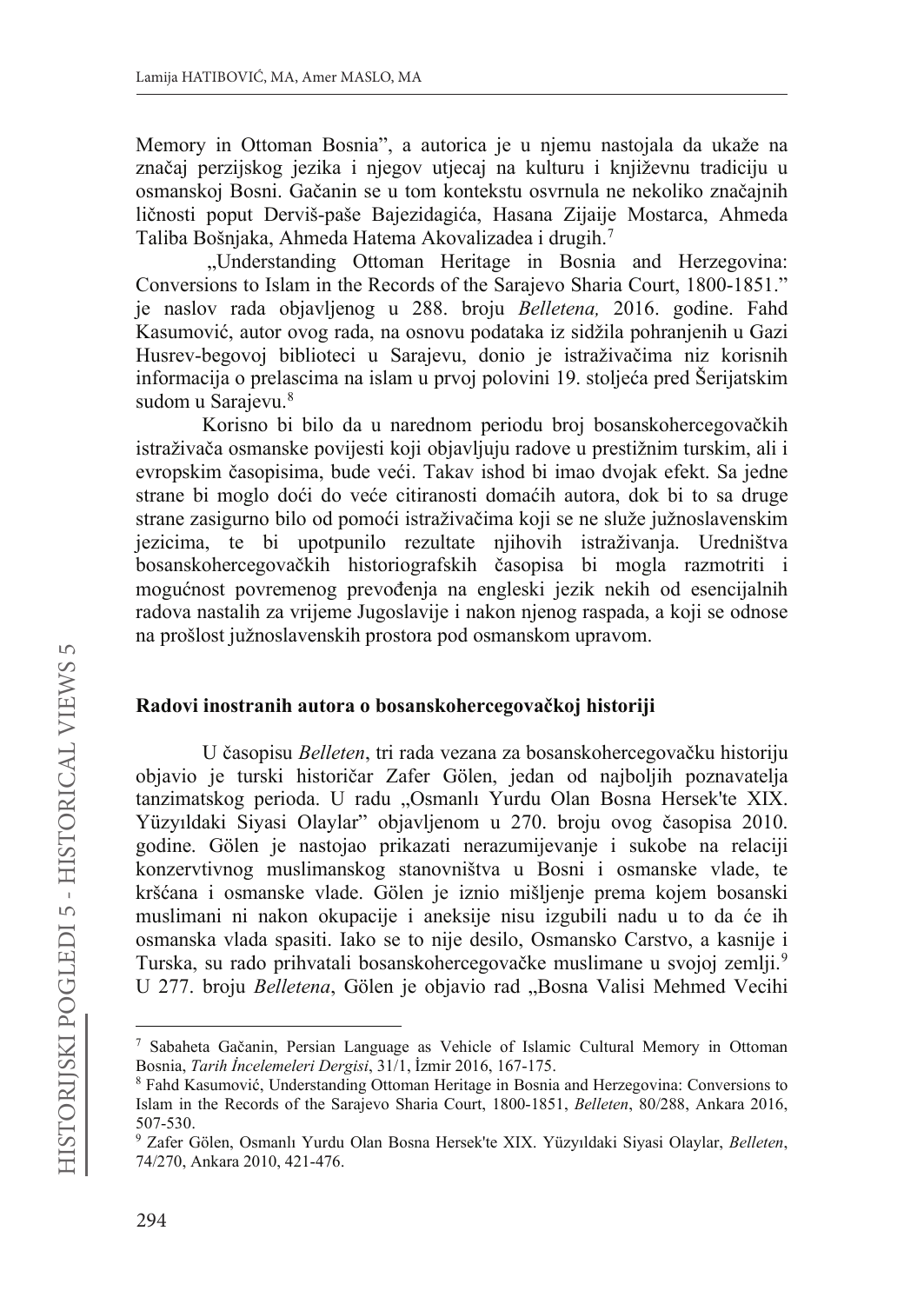Paşa'nın Muhakemesi". U tom radu autor piše o postupku suđenja bosanskom upravitelju Mehmed Salih Vedžihi-paši (1835-1840), poznatom po tome što je u vrijeme tanzimata ukinuo kapetanije i ajanska vijeća što je dovelo do pobuna u Bosni i brojnih optužbi protiv Vedžihi-paše, te je on u konačnici i smijenjen.<sup>10</sup> Posljednji Gölenov rad vezan za historiju Bosne i Hercegovine, objavljen u *Belletenu*, je "Tanzimât Döneminde Osmanlı Devleti'nin Bosna Hersek Ormanlarını Korumaya Yönelik Çabaları" (br. 288/ god. 2016). Autor je veoma opširno pisao naporima koje su ulagale osmanske vlasti, u periodu tanzimata, kako bi zaštitile šume u Bosanskom ejaletu/vilajetu, smatrajući da je takva politika doprinijela prosperitetu koji danas imaju bosanskohercegovačke šume.<sup>11</sup> U *Belletenu* su objavljena još tri rada koja se direktno tiču bosanskohercegovačke historije. Hüsnü Demircan u radu "Kültürel Temizlik ve Bütünlesme Politikalarında Tarihin Rolü: Bosna Örneği" (br. 276, god. 2015) se bavi zadnjim ratom u Bosni i Hercegovini (1992-1995) te proučava muslimanski identitet za vrijeme osmanske uprave i kršćanski identitet za vrijeme srednjeg vijeka.<sup>12</sup> U 290. broju *Belletena* objavljen je rad Uğur Ünala "Sultan Abdülaziz Döneminde Bosna Nizâmiye Alayları (1861-1876)" gdie je fokus stavljen na proučavanje Nizamiya u Bosni u periodu vladavine sultana Abdülaziza,<sup>13</sup> dok je u 294. broju ovog časopisa objavljen rad Tufana Turana "İspanya Elçilik Raporlarında 1875 Hersek İsyanı" u kojem autor čitateljima predstavlja način na koji su španski veleposlanici u Istanbulu, Beču, Berlinu i Sankt Petersburgu obavještavali svoju vladu o napretku ustanka u Hercegovini i Bosni.<sup>14</sup> Radovi objavljeni u *Belletenu* su izuzetno vrijedni za istraživače koji se prije svega bave historijom Bosanskog ejaleta/vilajeta u 19. stoljeću, a jedan od osnovnih nedostataka ovih radova je činjenica da njihovi autori nedovoljno poznaju historiografske radove na južnoslavenskim jezicima, koji bi zasigurno bili od pomoći i doprinijeli kvaliteti njihovih tekstova. Takvo stanje uzrokuje pojavu da se u pojedinim radovima, poput onih Zafera Gölena, čitateljima nudi isključivo turska perspektiva događaja iz prošlosti.

Nešto bolje poznavanje južnoslavenske literature vidimo u radovima Fatme Sel Turhan. Ova historičarka se u svojim radovima uglavnom bavila istraživanjem ustanka Husein-kapetana Gradaščevića. Godine 2009. na 8QLYHU]LWHWX%R÷D]LoLodbranila je doktorsku tezu pod naslovom *Rebelling for the Old Order: Ottoman Bosnia, 1826-1836*, da bi 2014. godine u izdanju I. B. Tauris bila objavljena prerađena verzija njene doktorske disertacije The

<sup>&</sup>lt;sup>10</sup> Zafer Gölen, Bosna Valisi Mehmed Vecihi Paşa'nın Muhakemesi, Belleten, 76/277, Ankara 2012, 849-878.

<sup>&</sup>lt;sup>11</sup> Zafer Gölen, Tanzimât Döneminde Osmanlı Devleti'nin Bosna Hersek Ormanlarını Korumaya Yönelik Cabaları, Belleten, 80/288, Ankara 2016, 547-572.

<sup>&</sup>lt;sup>12</sup> Hüsnü Demircan, Kültürel Temizlik ve Bütünleşme Politikalarında Tarihin Rolü: Bosna Örneği, Belleten, 79/286, Ankara 2015, 1121-1138.

<sup>&</sup>lt;sup>13</sup> Uğur Ünal, Sultan Abdülaziz Döneminde Bosna Nizâmiye Alayları (1861-1876), *Belleten*, 81/290, Ankara 2017, 227-242.

<sup>&</sup>lt;sup>14</sup> Tufan Turan, İspanya Elçilik Raporlarında 1875 Hersek İsyanı, *Belleten*, 82/294, Ankara 2018, 627-673.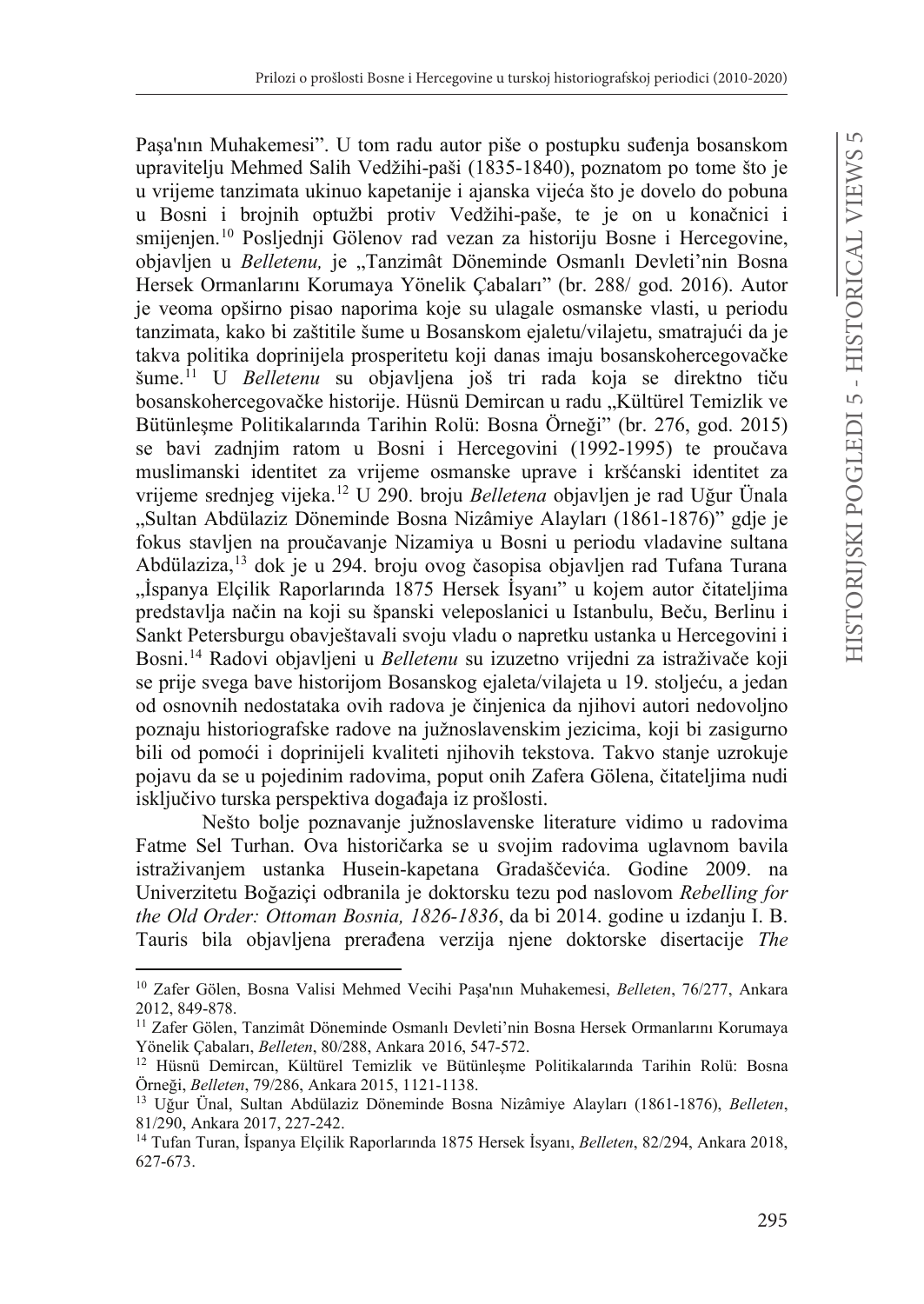Ottoman Empire and the Bosnian Uprising: Janissaries, Modernisation and Rebellion in the Nineteenth Century (Library of Ottoman Studies).<sup>15</sup> Iste godine, u 44. broju časopisa Osmanlı Arastırmaları, ova autorica je napisala kraći rad naslovljen "The Rebellious Kapudan of Bosnia: Hüseyin Kapudan (1802-1834)" o Huseinu-kapetanu Gradaščeviću, političkim prilikama u Bosanskom ejaletu, otporu lokalne elite u Bosni centralnoj vlasti, te o gašenju ustanka i o Huseinovoj smrti u Istanbulu.<sup>16</sup>

U ovom pregledu osvrnut ćemo se na još dva rada objavljena u časopisu Osmanlı Tarihi Araştırma ve Uygulama Merkezi Dergisi (OTAM). Ayse Zisan Furat, autorica koja također spada u red turskih historičara koji dosta dobro poznaju bosanskohercegovačku historiju, objavila je rad "Berlin Antlaşması sonrasında Balkanlar'da Cemaat-i İslamiyelerin teşekkülü (1878-1918)" (br. 33, god. 2013). Zisan Furat se u ovom radu bavi proučavanjem nastanka i razvoja islamskih zajednica na Balkanu nakon Berlinskog kongresa i odluka donesenih tom prilikom.<sup>17</sup> Hrvatski osmanista Vjeran Kursar je u 34. broju ovog časopisa 2013. godine objavio rad "Being an Ottoman Vlach: On Vlach identity (Ies), role and status in western parts of the Ottoman Balkans (15th-18th centuries)" u kojem je izučavao ulogu i status Vlaha u osmanskoj državi, te je u tom radu iznio interesantne podatke vezane za bosanskohercegovačku prošlost.<sup>18</sup>

Kao što se može vidjeti, za razliku od bosanskohercegovačkih historičara osmanskog perioda i osmanista koji najčešće istražuju prošlost perioda od druge polovine 15. stoljeća do kraja 18. stoljeća, kod turskih autora je puno prisutnije bavljenje historijom Bosanskog ejaleta/vilajeta u kasnoosmanskom periodu. To možda donekle objašnjava, uz nepoznavanje turskog jezika, razlog zbog kojeg su ovi turski autori rijetko citirani u Bosni i Hercegovini. U bibliografiji radova koja se nalazi u prilogu rada nabrojani su oni radovi koji se također svojim jednim dijelom odnose na historiju Bosne i Hercegovine, ali se ovom prilikom nećemo zadržavati na njihovom predstavljanju.

<sup>&</sup>lt;sup>15</sup> Vidjeti: Fatma Sel Turhan, *The Ottoman Empire and the Bosnian Uprising: Janissaries*, Modernisation and Rebellion in the Nineteenth Century, London-New York: I.B Tauris, 2014.

<sup>&</sup>lt;sup>16</sup> Fatma Sel Turhan, The Rebellious Kapudan of Bosnia: Hüseyin Kapudan (1802-1834), Osmanlı Arastırmaları, 44/44, İstanbul 2014, 457-474.

<sup>&</sup>lt;sup>17</sup> Ayşe Zişan Furat, Berlin Antlaşması sonrasında Balkanlar'da Cemaat-i İslamiyelerin teşekkülü (1878-1918), Osmanlı Tarihi Araştırma ve Uygulama Merkezi Dergisi (OTAM), 33, Ankara 2013, 63-93.

<sup>&</sup>lt;sup>18</sup> Vjeran Kursar, Being an Ottoman Vlach: On Vlach identity (Ies), role and status in western parts of the Ottoman Balkans (15th-18th centuries), Osmanlı Tarihi Arastırma ve Uygulama Merkezi Dergisi (OTAM), 34, Ankara 2013, 115-161.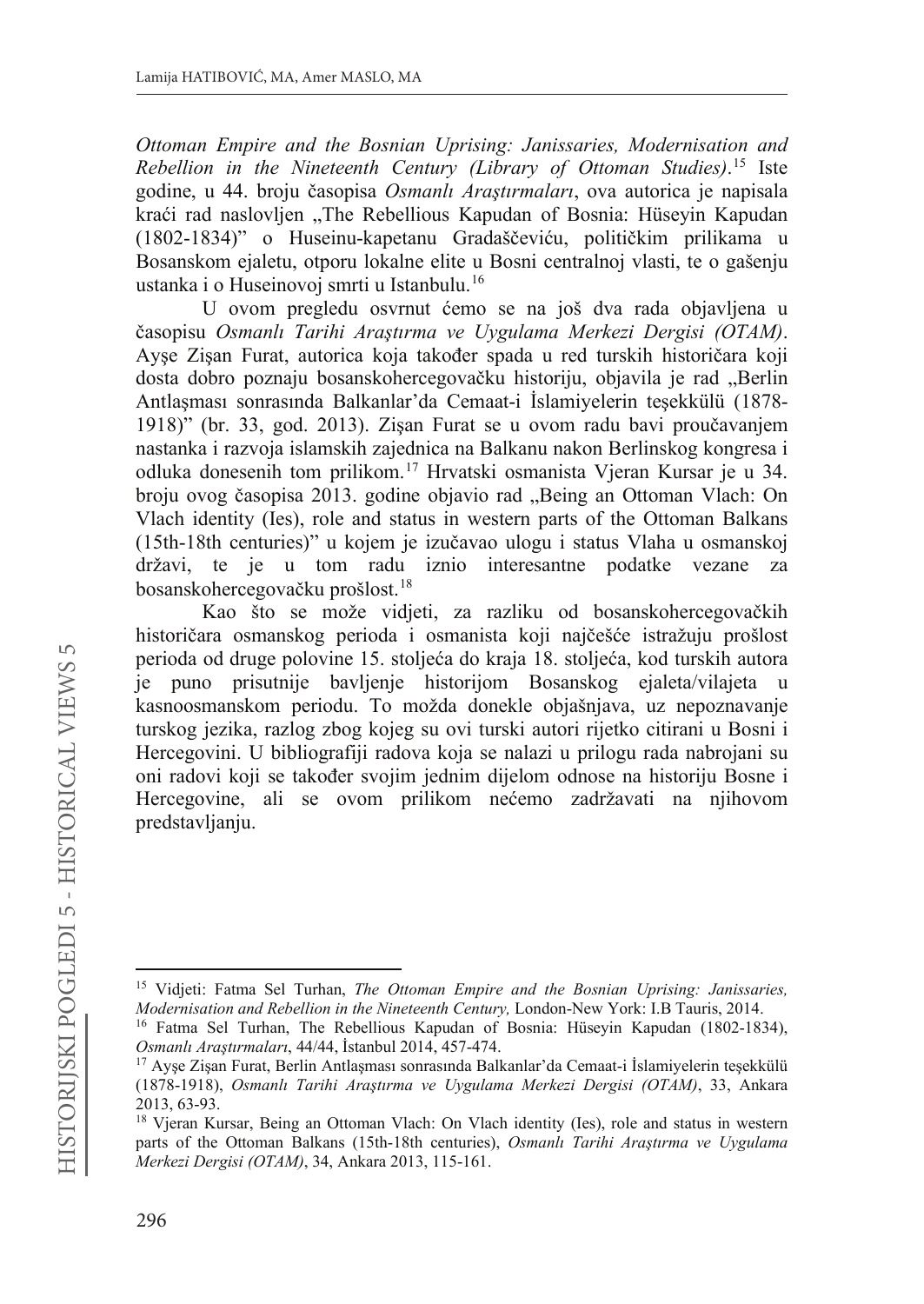## Citiranost bosanskohercegovačkih autora

U radovima turskih i drugih autora kojima južnoslavenski jezici nisu maternji, autori iz Bosne i Hercegovine se rijetko citiraju. U člancima koji su uvršteni u selektivnu bibliografiju u prilogu, citirano je samo nekoliko radova bosanskohercegovačkih autora na maternjem jeziku.

Zafer Gölen citira u više navrata djelo Uređenje bosanskog ejaleta od do 1878 godine autora Ahmeda Aličića, te djelo Hamdije 1789. Kreševljakovića o kapetanijama u Bosni i Hercegovini.<sup>19</sup> Fatma Sel Turhan se poziva na iste autore. Od Ahmeda Aličića citira dielo o pokretu za autonomiju. a od Hamdije Kreševljakovića četvrti tom izabranih djela.<sup>20</sup> Ayse Zisan Furat citira Ferdu Hauptmana (Borba muslimana Bosne i Hercegovine za vjersku vakufsko-mearifsku autonomiju), Mustafu Imamovića (Pravni položaj i unutrašnji politički razvitak Bosne i Hercegovine od 1878. do 1914) i Omera Nakičevića (Istorijski razvoj institucije Rijaseta),<sup>21</sup> dok je u radu autora Hüsnü Demircana citiran rad "Prestanak važenja šerijatskog prava kao pozitivnog prava 1945. godine u Bosni i Hercegovini" autora Enesa Durmiševića.<sup>22</sup>

Kada je riječ o radovima bosanskohercegovačkih autora na engleskom jeziku citirani su Hatidža Čar-Drnda,<sup>23</sup> Smail Čekić,<sup>24</sup> Fikret Karčić,<sup>25</sup> Ivan Lovrenović<sup>26</sup> i Avdo Sućeska,<sup>27</sup> dok od radova bosanskohercegovačkih autora prevedenih na turski jezik citirani su Ivo Andrić,<sup>28</sup> Branislav Đurđev,<sup>29</sup> Ćazim

<sup>&</sup>lt;sup>19</sup> Zafer Gölen, Osmanlı Yurdu Olan Bosna Hersek'te XIX. Yüzyıldaki Siyasi Olaylar, 426, 428, 431, 435, 437.

<sup>&</sup>lt;sup>20</sup> Fatma Sel Turhan, The Rebellious Kapudan of Bosnia: Hüseyin Kapudan (1802-1834), 473, 474.

<sup>&</sup>lt;sup>21</sup> Ayşe Zişan Furat, Berlin Antlaşması sonrasında Balkanlar'da Cemaat-i İslamiyelerin tesekkülü (1878-1918). 90.

<sup>&</sup>lt;sup>22</sup> Hüsnü Demircan, Kültürel Temizlik ve Bütünlesme Politikalarında Tarihin Rolü: Bosna Örneği, 1137.

<sup>&</sup>lt;sup>23</sup> Linda T. Darling, Nasihatnameler, Icmal Defterleri, and the Timar -Holding Ottoman Elite in the Late Sixteenth Century– Part II, Including the Seventeenth Century, Osmanlı Arastırmaları, 45/45, İstanbul 2015, 22.

<sup>&</sup>lt;sup>24</sup> Hüsnü Demircan, Kültürel Temizlik ve Bütünleşme Politikalarında Tarihin Rolü: Bosna Örneği, 1137.

<sup>&</sup>lt;sup>25</sup> Ayşe Zişan Furat, Berlin Antlaşması sonrasında Balkanlar'da Cemaat-i İslamiyelerin teşekkülü (1878-1918), 90-93.

<sup>&</sup>lt;sup>26</sup> Zafer Gölen, Osmanlı Yurdu Olan Bosna Hersek'te XIX. Yüzyıldaki Siyasi Olaylar, 424.

<sup>&</sup>lt;sup>27</sup> Fatih Yeşil, "III. Selim Devri Siyasi Literatürüne Bir Katkı: Yeni Bir Layiha Üzerine Notlar", Belleten, 76/275, Ankara 2012, 144.

<sup>&</sup>lt;sup>28</sup> Zafer Gölen, Osmanlı Yurdu Olan Bosna Hersek'te XIX. Yüzyıldaki Siyasi Olaylar, 437; Neriman Ersoy-Hacısalihoğlu, Bulgaristan Tarih Algısında ve Tarih Ders Kitaplarında Devsirme Sistemi ve Yeniçeriler, Tarih Dergisi, 66, İstanbul 2017, 143.

 $^{29}$  Isto, 421; Uğur Ünal, Sultan Abdülaziz Döneminde Bosna Nizâmiye Alayları (1861-1876), 241; Iako nije rođen u Bosni i Hercegovini Branislav Đurđev je uvršten na ovu listu iz razloga što je veći dio života proveo u Bosni i Hercegovini, te spada u red najzaslužnijih osoba koje su od Sarajeva u periodu od 1950. do 1992. godine napravile jedan od glavnih centara za izučavanje orijentalnih jezika i osmanskih studija.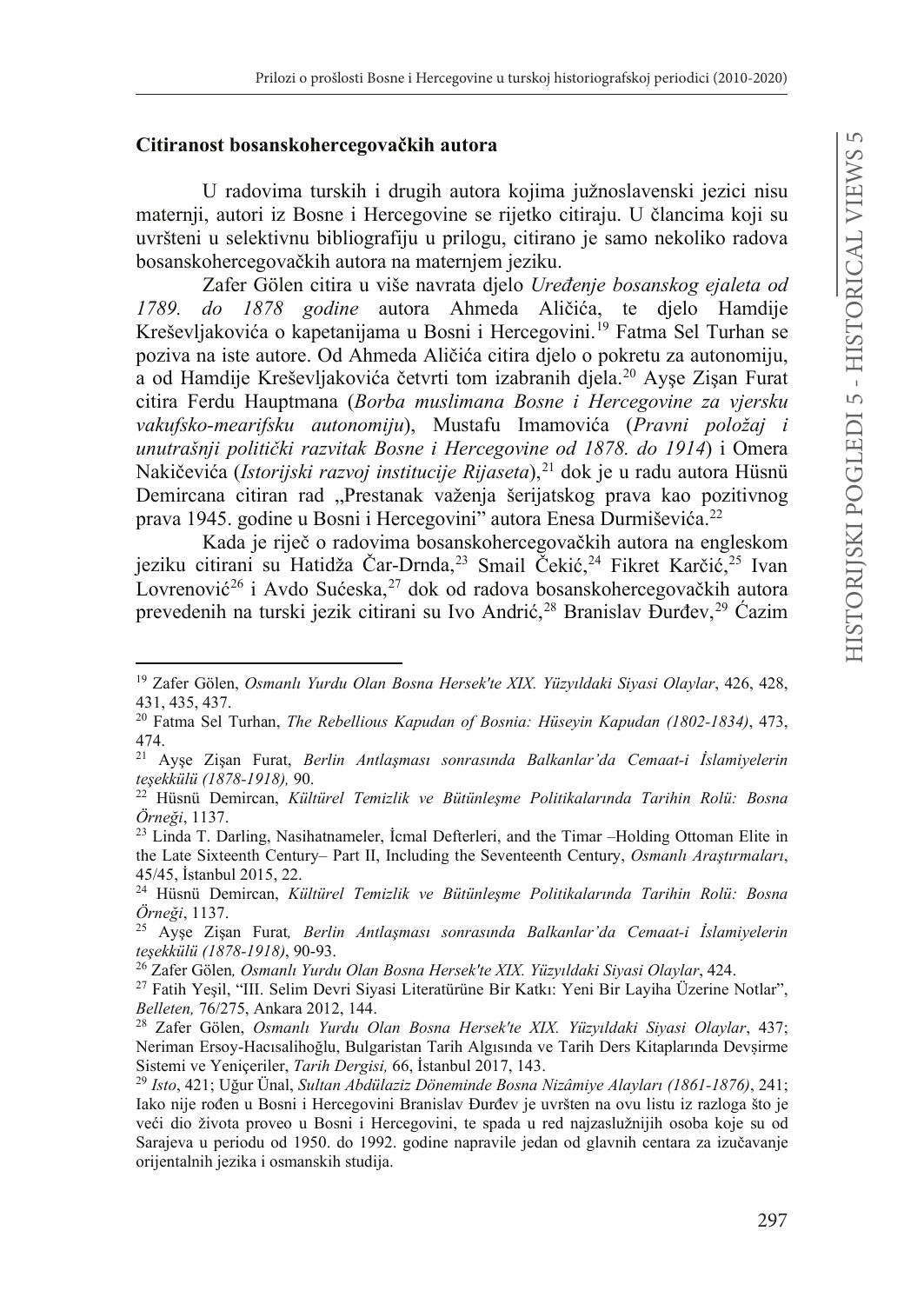Hadžimejlić,<sup>30</sup> Hamdija Kreševljaković,<sup>31</sup> Rusmir Mahmutčehajić,<sup>32</sup> Tajib Okić,<sup>33</sup> Enes Pelidija,<sup>34</sup> Avdo Sućeska<sup>35</sup> i Hazim Šabanović.<sup>36</sup>

Treba spomenuti i da je Hatice Oruç 2015. godine u 37. broju Osmanlı Tarihi Arastırma ve Uvgulama Merkezi Dergisi (OTAM) napisala In Memoriam povodom smrti istaknutog bosanskohercegovačkog osmaniste Ahmeda Aličića. inače njenog mentora prilikom izrade doktorske disertacije.<sup>37</sup> Osim toga, u istom časopisu Oruc je objavila i prikaze knjiga Sidžili kadije kaze Novi Pazar od 1766. do 1768. godine (koje je s osmansko-turskog jezika preveo i stručno obradio dr. Ahmed S. Aličić)<sup>38</sup> i knjige Aladina Husića Hadž iz Bosne za vrijeme osmanske vladavine.<sup>39</sup>

Kada govorimo o ovoj vrsti podataka treba imati na umu da oni nisu potpuni, te da se ovo stanje odnosi samo na radove koji su uvršteni u selektivnu bibliografiju na kraju rada. Uvidom u sve radove, a ne samo one koji se odnose na historiju Bosne i Hercegovine, broj citiranih autora i njihovih radova, posebno na turskom jeziku, bi vjerovatno bio veći. Kao jedan od primjera navest ćemo rad Kumiko Saito "16. ve 17. Yüzyıllar Doğu ve Güneydoğu Anadolusu'nda Timarların Çeşitli Biçimleri: Farklı Uygulamalara Tek İsim Koymak" objavljen u 51. broju časopisa Osmanlı Arastırmaları gdje je citiran rad Nedima Filipovića o odžakluk timarima u Bosni i Hercegovini.<sup>40</sup>

## Zaključak

U turskim historiografskim časopisima povremeno se pojavljuju radovi koji se većim ili manjim dijelom odnose na historiju prostora Bosne i Hercegovine. Njihovi autori su uglavnom turski i bosanskohercegovački

<sup>&</sup>lt;sup>30</sup> Zafer Gölen, Osmanlı Yurdu Olan Bosna Hersek'te XIX. Yüzyıldaki Siyasi Olaylar, 421.

<sup>&</sup>lt;sup>31</sup> Isto, 434.

 $32$  Isto, 421.

<sup>&</sup>lt;sup>33</sup> Fikret Yılmaz, Selim'i Yazmak, Osmanlı Araştırmaları, 51/51, İstanbul 2018, 356.

<sup>&</sup>lt;sup>34</sup> Zafer Gölen, Osmanlı Yurdu Olan Bosna Hersek'te XIX. Yüzyıldaki Siyasi Olaylar, 424.

<sup>&</sup>lt;sup>35</sup> Isto, 422, 435.

<sup>&</sup>lt;sup>36</sup> Fikret Yılmaz, Selim'i Yazmak, 356.

<sup>&</sup>lt;sup>37</sup> Hatice Oruç, Vefeyât: Dr. Ahmed S. Aličić (1934-2014), Osmanlı Tarihi Araştırma ve Uygulama Merkezi Dergisi (OTAM), 37, Ankara 2015, 413-416.

<sup>&</sup>lt;sup>38</sup> Hatice Oruc, Kitap tanıtımı: Sidžili kadije kaze Novi Pazar od 1766. do 1768. godine, s osmansko-turskoga jezika preveo i obradio Ahmed S. Aličić, Novi Pazar-Sarajevo, 2012, 211 s. 32 cm, Osmanlı Tarihi Arastırma ve Uygulama Merkezi Dergisi (OTAM), 35, Ankara 2014, 201-203.

<sup>&</sup>lt;sup>39</sup> Hatice Oruç, Kitap tanıtımı: Aladin Husić, Hadž iz Bosne za vrijeme osmanske vladavine, Sarajevo 2014, 248 s. Osmanlı Tarihi Araştırma ve Uygulama Merkezi Dergisi (OTAM), 37, Ankara 2015, 401-408.

<sup>&</sup>lt;sup>40</sup> Kumiko Saito, 16. ve 17. Yüzyıllar Doğu ve Güneydoğu Anadolusu'nda Timarların Çeşitli Biçimleri: Farklı Uygulamalara Tek İsim Koymak, Osmanlı Araştırmaları, 52/51, İstanbul 2018, 65.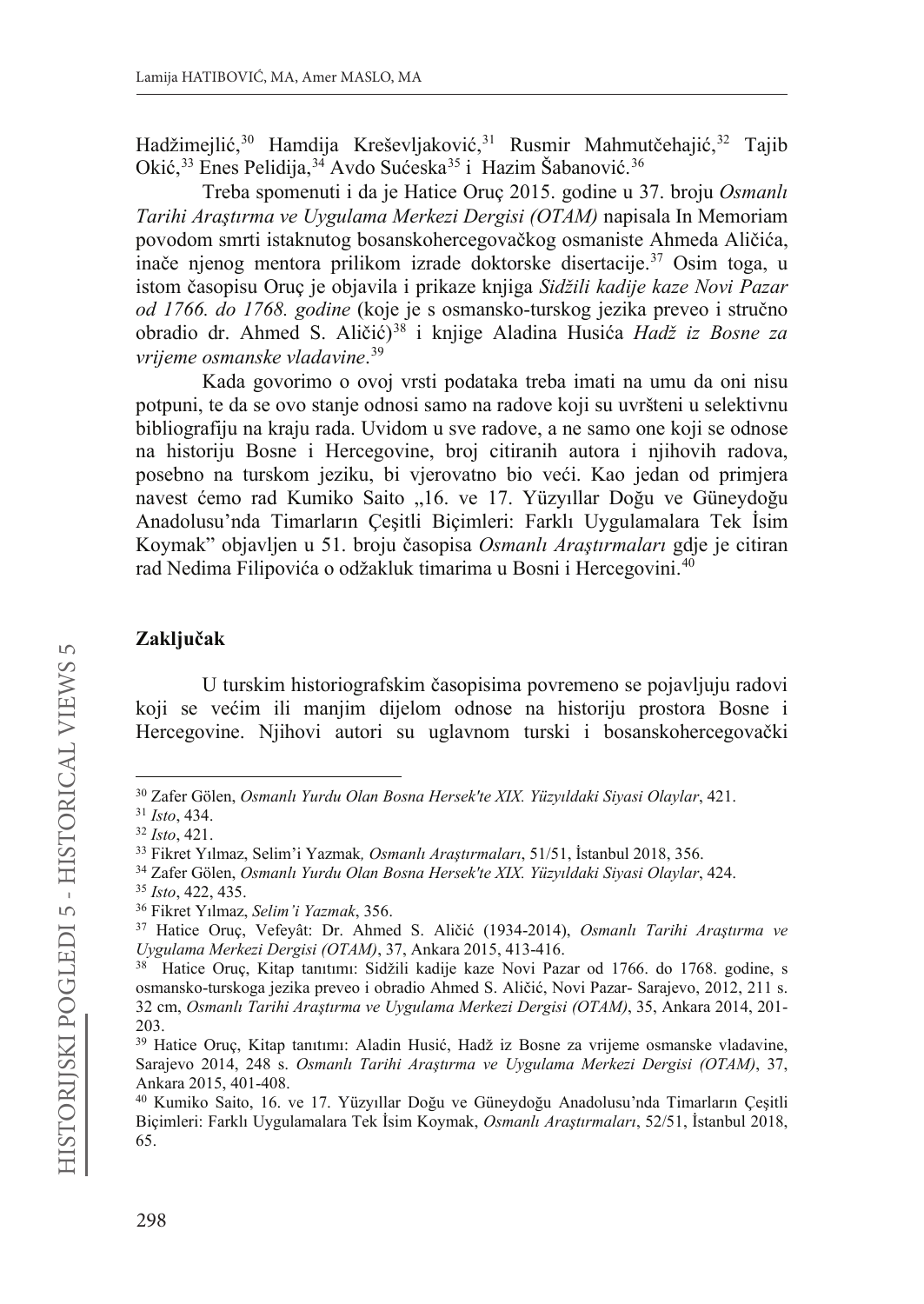istraživači, a radovi se najčešće odnose na period osmanske uprave nad Bosanskim ejaletom/vilajetom. Ovom prilikom analiziran je sadržaj pet  $\check{c}$ asopisa: Belleten, *Tarih Dergisi, Osmanlı Arastırmaları, Tarih İncelemeleri Dergisi, Osmanlı Tarihi Arastırma ve Uvgulama Merkezi Dergisi – OTAM.* U razmatranom periodu od 2010. do 2020. godine, u ovim časopisima objavljeno je ukupno sedam radova od strane šest bosanskohercegovačkih autora. Dva rada je objavila Kerima Filan u časopisima Osmanlı Tarihi Arastırma ve Uvgulama *Merkezi Dergisi – OTAM i Osmanlı Arastırmaları*. Po jedan rad u časopisu *Belleten* objavili su Hatidža Čar-Drnda, Fahd Kasumović i Aladin Husić. Adnan Kadrić je objavio jedan rad u časopisu časopisu Osmanlı Tarihi *Arastirma ve Uvgulama Merkezi Dergisi – OTAM)*, dok je u časopisu Tarih *İncelemeleri Dergisi* objavljen rad Sabahete Gačanin. Sa druge strane, objavljeno je osam radova turskih autora, u kojima je fokus uglavnom stavljen na izučavanje tanzimatskog perioda. Šest od osam radova objavljeno je u *Belletenu*, a autori tih radova su Zafer Gölen (tri rada), Hüsnü Demircan, Uğur Ünal i Tufan Turan, dok su po jedan rad objavile Fatma Sel Turhan u časopisu *Osmanlı Araştırmaları* i Ayşe Zişan Furat u Osmanlı Tarihi Araştırma ve *Uygulama Merkezi Dergisi – OTAM*. Radovi turskih historičara su izuzetno vrijedni za istraživače koji se prije svega bave historijom Bosanskog ejaleta/vilajeta u 19. stoljeću, ali jedan od osnovnih nedostataka većine tih radova je činjenica da njihovi autori nedovoljno poznaju historiografske radove na južnoslavenskim jezicima, koji bi zasigurno bili od pomoći i doprinijeli kvaliteti njihovih tekstova. Takvo stanje uzrokuje pojavu da se u pojedinim radovima čitateljima nudi isključivo turska perspektiva događaja iz prošlosti. Jezička barijera je utjecala i na slabiju citiranost bosanskohercegovačkih autora koji su pisali na maternjem jeziku, a u skladu s činjenicom da su se turski autori koji su pisali o Bosni i Hercegovini uglavnom bavili historijom 19. stoljeća. onda ne čudi što su među citiranim radovima napisanim na bosanskom jeziku najzastupljeniji oni koje su napisali Hamdija Kreševljaković i Ahmed Aličić. Nešto veća je citiranost onih radova bosanskohercegovačkih autora koji su objavljeni na turskom ili engleskom jeziku, pa tako među citiranim autorima pronalazimo, između ostalih, Hatidžu Čar-Drnda, Smaila Čekića, Fikreta Karčića, Avdu Sućesku, Nedima Filipovića i Hazima Šabanovića. U cilju približavanja istraživačkih rezultata bosanskohercegovačke historiografije turskim istraživačima, i obrnuto, vrijedilo bi razmotriti mogućnost povremenog prevođenja radova sa bosanskog na turski ili engleski jezik, te sa turskog na bosanski ili engleski jezik. Tako bi brojni vrijedni prilozi, od kojih su neki predstavljeni i u ovom radu, imali veći korisnički potencijal.

#### **Summary**

Turkish historiographical journals occasionally publish works that are more or less related to the history of Bosnia and Herzegovina. Their authors are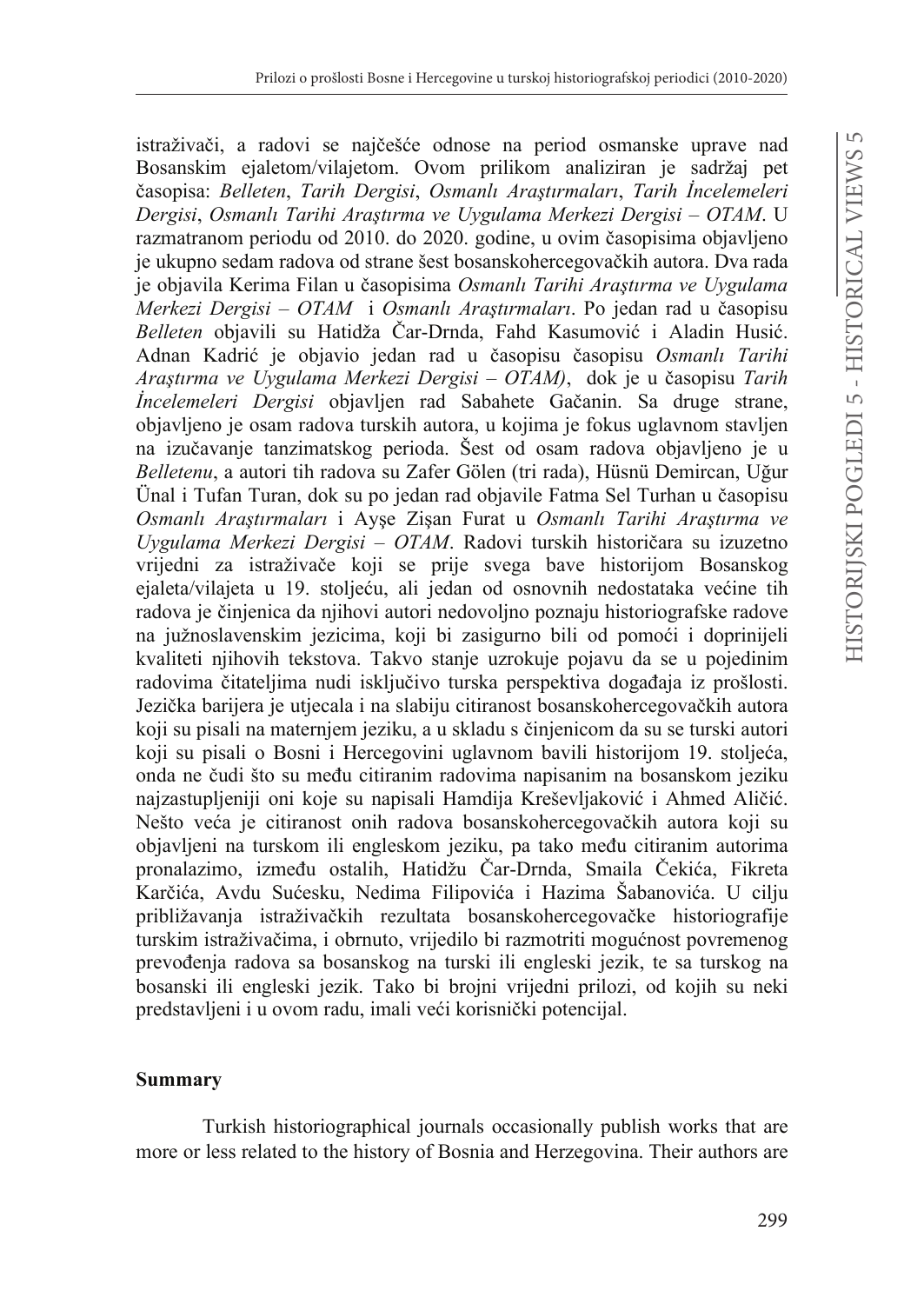mainly Turkish and Bosnian researchers, and the works most often refer to the period of Ottoman rule over the Bosnian evalet / vilayet. On this occasion, the content of five journals was analyzed: Belleten, Tarih Dergisi, Osmanlı Arastırmaları, Tarih İncelemeleri Dergisi, Osmanlı Tarihi Arastırma ve Uygulama Merkezi Dergisi - OTAM. In the period from 2010 to 2020, a total of seven papers were published in these journals by six Bosnian authors. Two papers were published by Kerima Filan in the journals Osmanlı Tarihi Araştırma ve Uygulama Merkezi Dergisi - OTAM and Osmanlı Araştırmaları. Hatidža Čar-Drnda, Fahd Kasumović and Aladin Husić published one paper each in the Belleten magazine. Adnan Kadrić published one paper in the journal Osmanlı Tarihi Arastırma ve Uygulama Merkezi Dergisi - OTAM), while the paper Tarih İncelemeleri Dergisi published a paper by Sabaheta Gačanin. On the other hand, eight works by Turkish authors have been published, in which the focus is mainly on the study of the tanzimat period. Six of the eight papers were published in Belleten, and the authors of these papers are Zafer Gölen (three papers), Hüsnü Demircan, Uğur Ünal and Tufan Turan, while one paper each was published by Fatma Sel Turhan in Osmanlı Araştırmaları and Ayşe Zişan Furat in Osmanlı Tarih Araştırma ve Uygulama Merkezi Dergisi -OTAM. The works of Turkish historians are extremely valuable for researchers who primarily deal with the history of the Bosnian eyalet / vilayet in the 19th century, but one of the main shortcomings of most of these works is the fact that their authors do not know enough historiographical works in South Slavic languages. and contributed to the quality of their texts. Such a situation causes the appearance that in some works the readers are offered exclusively the Turkish perspective of events from the past. The language barrier also affected the lower citation of Bosnian authors who wrote in their mother tongue, and in line with the fact that Turkish authors who wrote about Bosnia and Herzegovina mainly dealt with the history of the 19th century, it is not surprising that among the cited works written in the Bosnian language is most represented by those written by Hamdija Kreševljaković and Ahmed Aličić. Those works by Bosnian-Herzegovinian authors that were published in Turkish or English are somewhat more cited, so among the cited authors we find, among others, Hatidža Čar-Drnda, Smail Čekić, Fikret Karčić, Avdo Sućeska, Nedim Filipović and Hazim Šabanović. In order to bring the research results of Bosnian historiography closer to Turkish researchers, and vice versa, it would be worth considering the possibility of periodically translating papers from Bosnian into Turkish or English, and from Turkish into Bosnian or English. Thus, a number of valuable contributions, some of which are presented in this paper, would have greater user potential.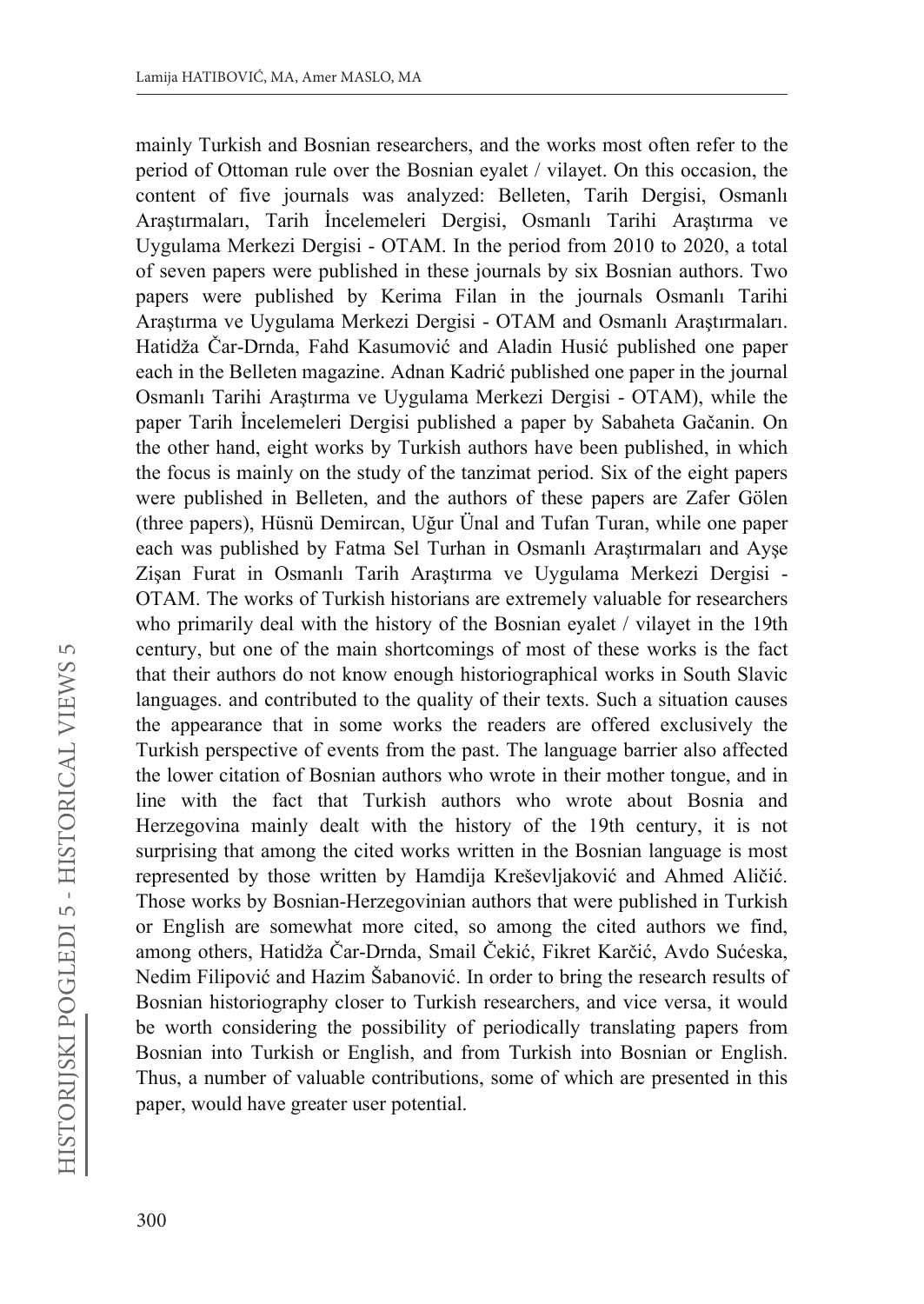## PRILOG RADU

## Selektivna bibliografija radova o prošlosti Bosne i Hercegovine u turskim historiografskim časopisima (2010-2020)

Radovi koji se u potpunosti dotiču prostora Bosne i Hercegovine:

- 1. DEMİRCAN, Hüsnü Kültürel Temizlik ve Bütünleşme Politikalarında Tarihin Rolü: Bosna Örneği, *Belleten*, Cilt 79, sayı 286 (2015), 1121-1138.
- 2. FILAN Kerima. Religious Puritans in Sarajevo in the 18th century, Osmanlı Tarihi Araştırma ve Uygulama Merkezi Dergisi (OTAM), sayı 33 (2013), 43-62.
- 3. FILAN, Kerima Dictionary in Verse: A Poetic and Lexicographic Work, Osmanlı Araştırmaları, Cilt 45, sayı 45, (2015), 185-207.
- 4. GAČANIN, Sabaheta Persian Language as Vehicle of Islamic Cultural Memory in Ottoman Bosnia, Tarih İncelemeleri Dergisi, Cilt 31, sayı 1 (2016), 165-175.
- 5. GÖLEN, Zafer Osmanlı Yurdu Olan Bosna Hersek'te XIX. Yüzyıldaki Siyasi Olaylar, Belleten, Cilt 74, sayı 270 (2010), 421-476.
- 6. GÖLEN, Zafer Bosna Valisi Mehmed Vecihi Pasa'nın Muhakemesi, Belleten, Cilt 76, sayı 277 (2012), 849-878.
- 7. GÖLEN Zafer Tanzimât Döneminde Osmanlı Devleti'nin Bosna Hersek Ormanlarını Korumaya Yönelik Çabaları, Belleten, Cilt 80, sayı 288 (2016), 547-572
- 8. HUSIĆ, Aladin Jews of Sarajevo and Their Place in the Ottoman Society of Bosnia,

Belleten, Cilt 84, sayı 301 (2020), 1097-1114.

- 9. KADRIĆ, Adnan Jews in the state agencies and offices of the Bosnian Vilayat from 1868 to 1878 (a framework of understanding issues of Minorities in the Ottoman Empire in the second half of the 19th century), Osmanlı Tarihi Araştırma ve Uygulama Merkezi Dergisi (OTAM), sayı 33  $(2013), 95-111.$
- 10. KASUMOVIĆ, Fahd

Understanding Ottoman Heritage in Bosnia and Herzegovina: Conversions to Islam in the Records of the Sarajevo Sharia Court, 1800-1851, *Belleten*, Cilt 80, sayı 288 (2016), 507-530.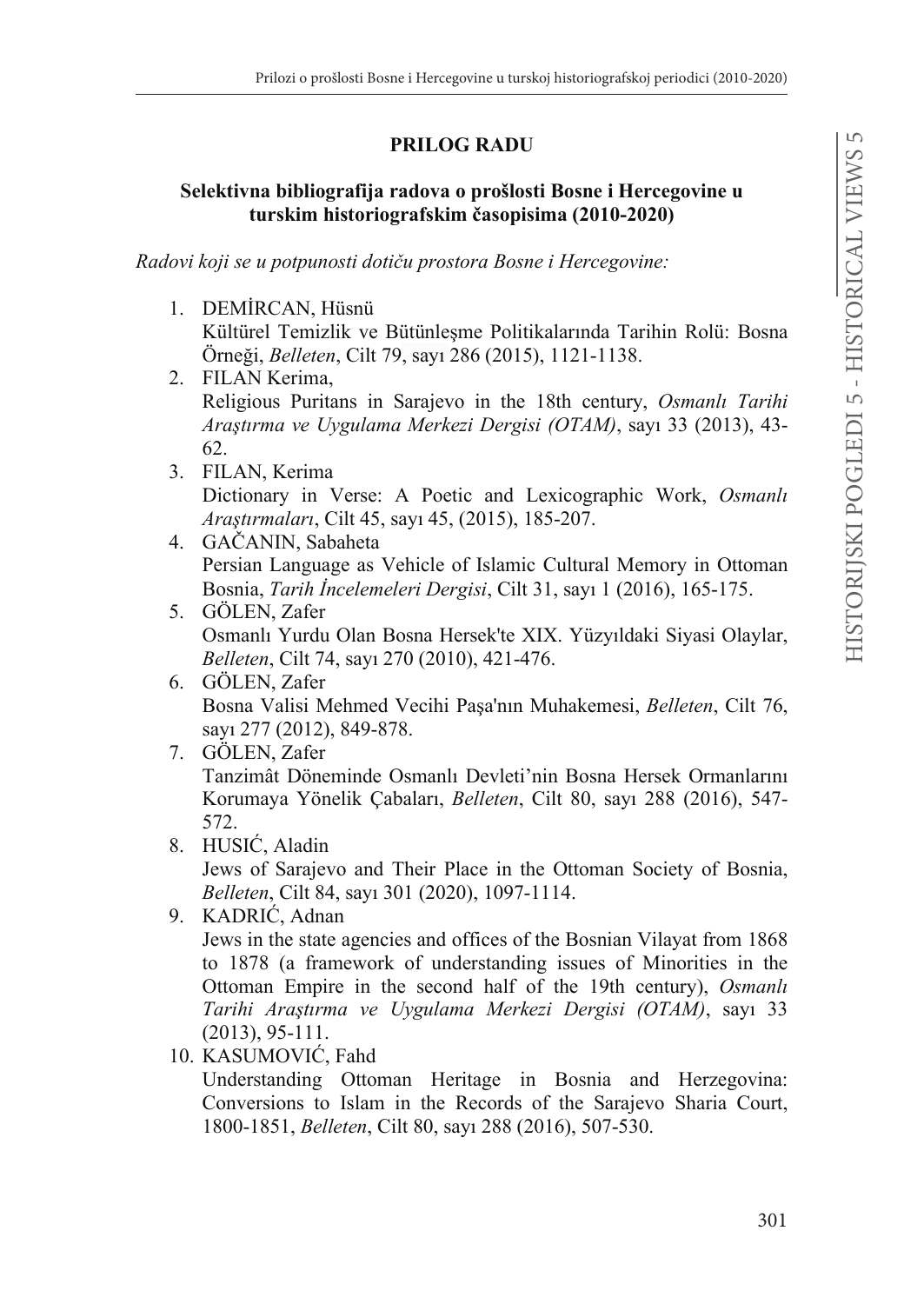## 11. KURSAR, Vieran

Being an Ottoman Vlach: On Vlach identity (Ies), role and status in western parts of the Ottoman Balkans (15th-18th centuries), Osmanlı Tarihi Arastırma ve Uvgulama Merkezi Dergisi (OTAM), sayı 34  $(2013), 115-161.$ 

- 12. ORUÇ, Hatice Vefeyât: Dr. Ahmed S. Aličić (1934-2014), Osmanlı Tarihi Arastırma ve Uvgulama Merkezi Dergisi (OTAM), sayı 37 (2015), 413-416.
- 13. TURAN, Tufan İspanya Elçilik Raporlarında 1875 Hersek İsyanı, *Belleten*, Cilt 82, sayı 294 (2018), 627-673.
- 14. TURHAN SEL, Fatma The Rebellious Kapudan of Bosnia: Hüseyin Kapudan (1802-1834), Osmanlı Araştırmaları, Cilt 44, sayı 44 (2014), 457-474.
- 15. ÜNAL, Uğur Sultan Abdülaziz Döneminde Bosna Nizâmiye Alayları (1861-1876), Belleten, Cilt 81, sayı 290 (2017), 227-242.
- 16. ZİSAN FURAT, Ayse

Berlin Antlaşması sonrasında Balkanlar'da Cemaat-i İslamiyelerin teşekkülü (1878-1918), Osmanlı Tarihi Araştırma ve Uygulama Merkezi Dergisi (OTAM), sayı 33 (2013), 63-93.

Radovi koji se primarno ne odnose na prostor Bosne i Hercegovine, ali u kojima susrećemo određen broj podataka o bosanskohercegovačkoj prošlosti:

- 1) AMEDOSKI, Dragana Alaca Hisar Sancağına Ait 1536 Tarihli Bir Vakıf Defteri, Belleten, Cilt 76, sayı 275 (2012), 31-44.
- 2) AYDIN, Mithat Bulgaristan Yol Ayrımında: İvan S. Geşov Meselesi, Belleten, Cilt 77, sayı 280 (2013), 1071-1102.
- 3) AYDIN, Bilgin / GÜNALAN Rıfat Ruus Defterlerine Göre XVI. Yüzyılda Osmanlı Eyalet Teskilatı ve Gelişimi, Osmanlı Araştırmaları, Cilt 38, sayı 38 (2011), 27-160.
- 4) BEYDİLLİ, Kemal II. Murad'ın Esi Sırp Prensesi Mara Branković (1418-1487), Osmanlı Arastırmaları, Cilt 49, sayı 49 (2017), 383-412.
- 5) ČAR DRNDA, Hatidža Pljevlja'da (Taşluca) Nüfusun Yapısı - 15. Yüzyılın İkinci Yarısı ve 16. Yüzyıl, Belleten, Cilt 74, sayı 269 (2010), 113-126.
- 6) ÇETİNSAYA, Gökhan II. Abdülhamid'in İç Politikası: Bir Dönemlendirme Denemesi, Osmanlı Arastırmaları, Cilt 47, sayı 47 (2016), 353-409.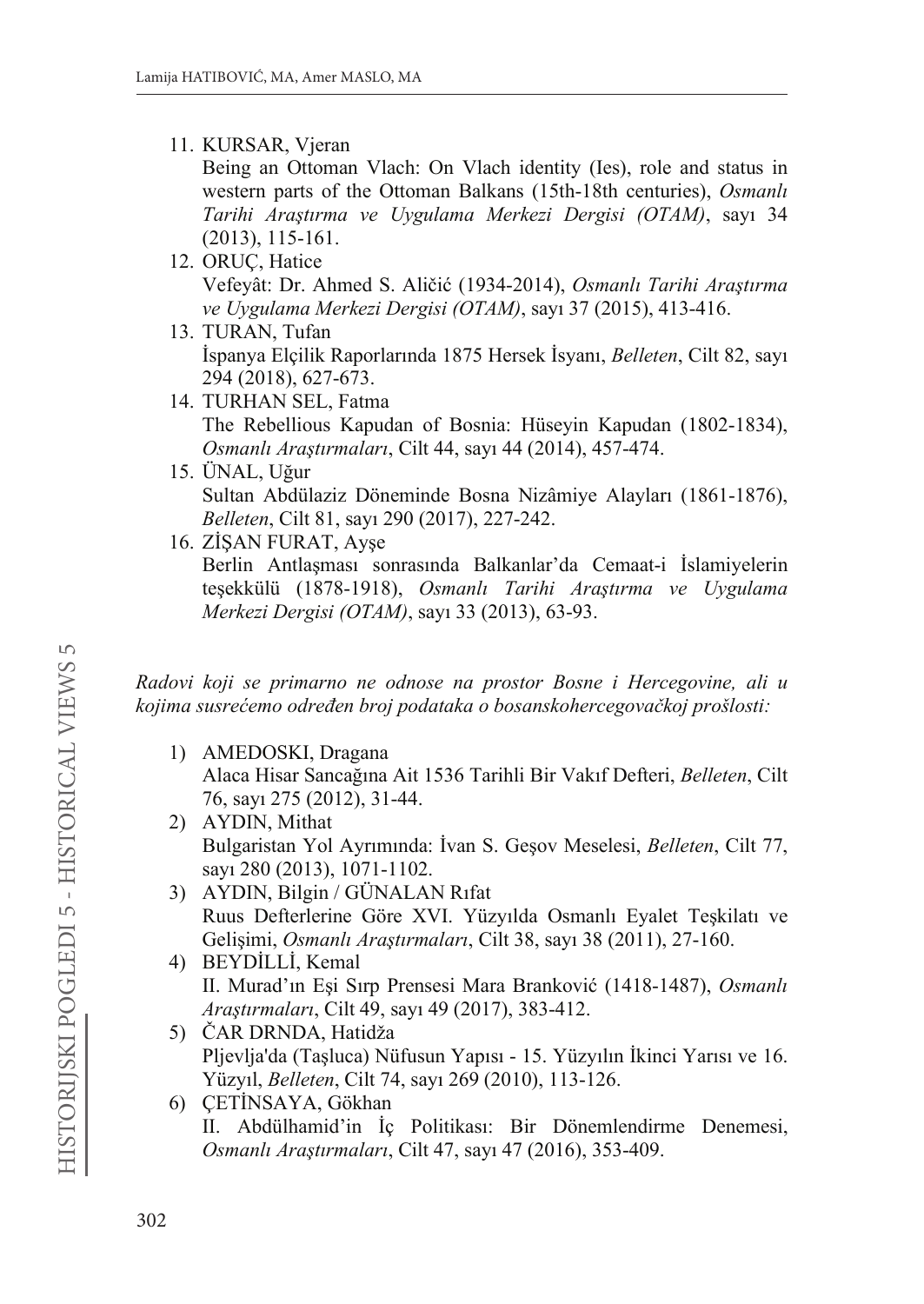## 7) COLAK, Melek Macar Kaynaklarına Göre Gyula Andrássy ve Osmanlı-Macar İliskileri (1875-1878), Tarih İncelemeleri Dergisi, Cilt 26, Sayı 1 (2011), 51-65. 8) DARLING T, Linda Nasihatnameler, İcmal Defterleri, and the Timar-Holding Ottoman Elite in the Late Sixteenth Century – Part II, Including the Seventeenth Century, Osmanlı Arastırmaları, Cilt 45, sayı 45, (2015), 1-23. 9) EMECEN, Feridun Mustafa Osmanlı Taşrasında Saray Bürokrasisi: Şehzade Selim'in Kazayâ Defteri, Osmanlı Arastırmaları, Cilt 46, sayı 46, (2015), 213-301. 10) ERKAN, Davut Matrakçı Nasûh'un Hayatı ve Eserleri Üzerine Notlar, Osmanlı *Arastırmaları*, Cilt 37, savı 37, (2011), 180-197. 11) ERSOY HACISALIHOGLU, Neriman Bulgaristan Tarih Algisinda ve Tarih Ders Kitaplarında Devsirme Sistemi ve Yeniçeriler, Tarih Dergisi, sayı 66 (2017/2), 129-154. 12) GÖLEN, Zafer 1862 Karadağ Askeri Harekatı ve Sonuçları, Belleten, Cilt 75, sayı 273  $(2011), 503-544.$ 13) GÖLEN, Zafer Karadağ Devleti'nin Doğuşu: Osmanlı-Karadağ Sınır Tespiti (1858-60), *Belleten*, Cilt 78, sayı 282 (2014), 659-698. 14) GÜNER, Selda Cezzâr Ahmed Paşa (Ö. 1804) Hakkında Bir Takrîr Münasebetiyle Suriye'de İktidar Oyunları, Belleten, Cilt 79, sayı 284 (2015), 163-198. 15) GÜNES YAĞCI, Zübeyde Berlin Antlaşmasından Sonra Müslümanların Karadağ'da Kalan Arazileri Meselesi, Belleten, Cilt 80, sayı 287 (2016), 177-200. 16) IPEK, Nedim 1830'lu Yıllarda Osmanlı'da İç Göç: Üsküp Örneği, Tarih Dergisi, sayı 71 (2020/1), 255-280. 17) KARAGÖZ, Hakan General Johann Georg von Browne'un Osmanlı-Habsburg Harpleriyle İlgili Yazmaları ve Bir Örnek İnceleme: 1716 Petervaradin Muharebesi", Tarih Dergisi, sayı 70 (2019/2), 51-88. 18) PREMOVIC, Marijan Settlements and Population of the Present-day Montenegrin Polimlje in the Second Half of 15th Century, Belleten, Cilt 83, sayı 297 (2019), 555-584. 19) SAKUL, Kahraman Hattat İsmail Zihni Pasha: Life and Death of an Ottoman Statesman and an Inventor, Osmanlı Araştırmaları, Cilt 44, sayı 44 (2014), 67-98.